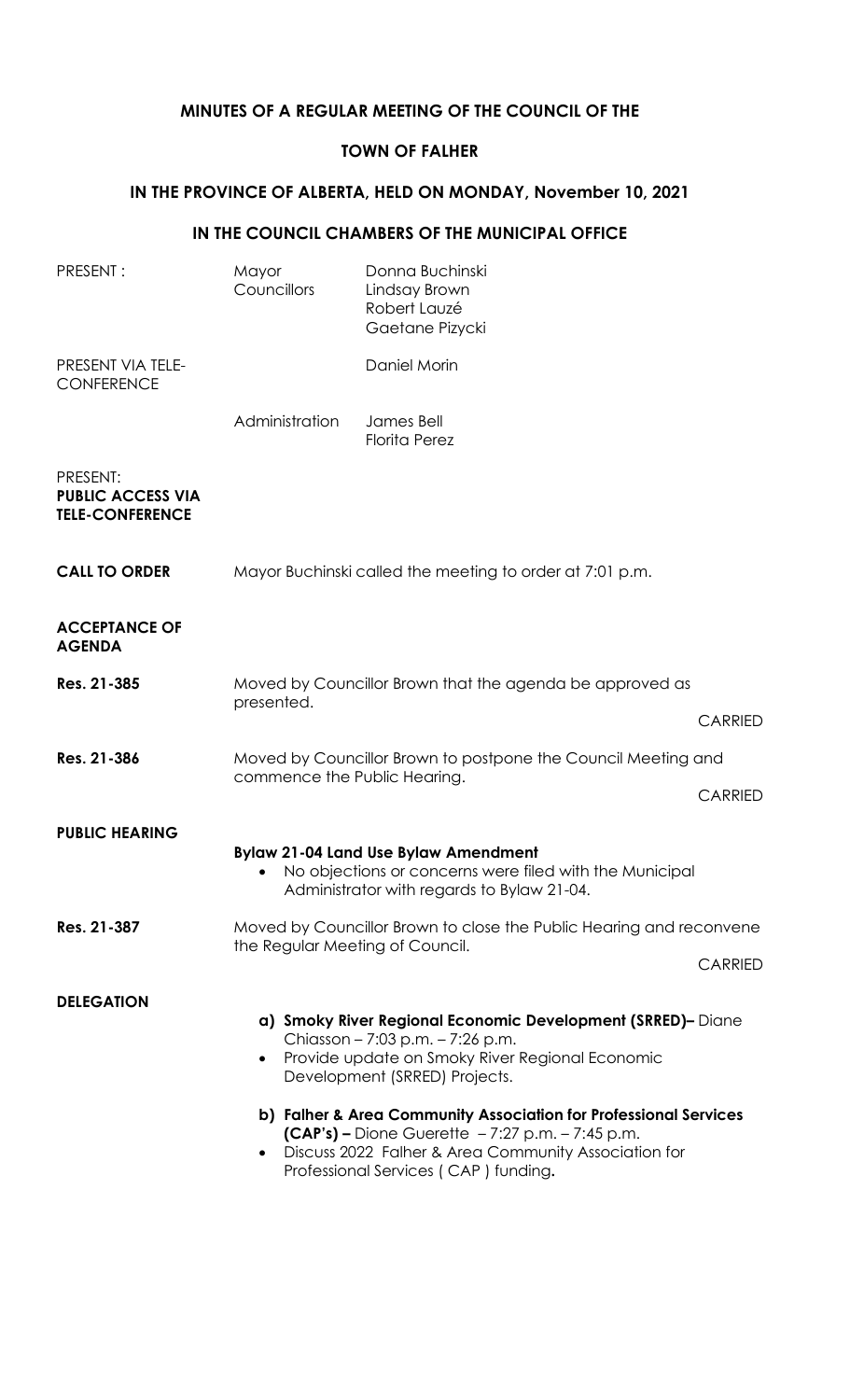| <b>APPROVAL OF</b><br><b>MINUTES</b> |                                                                   |                                                                                                                                                                                                                                                                                                                                                                                                                                                 |                |
|--------------------------------------|-------------------------------------------------------------------|-------------------------------------------------------------------------------------------------------------------------------------------------------------------------------------------------------------------------------------------------------------------------------------------------------------------------------------------------------------------------------------------------------------------------------------------------|----------------|
| Res. 21-388                          |                                                                   | Minutes of October 12th, 2021 Organizational Meeting<br>Moved by Councillor Morin that the minutes of the organizational<br>meeting held on October 12th, 2021 be approved as circulated.                                                                                                                                                                                                                                                       | <b>CARRIED</b> |
|                                      | Minutes of October 12th, 2021 Regular Meeting                     |                                                                                                                                                                                                                                                                                                                                                                                                                                                 |                |
| Res. 21-389                          | Moved by Councillor Lauzé that the minutes of the regular meeting |                                                                                                                                                                                                                                                                                                                                                                                                                                                 |                |
|                                      | held on October 12th, 2021 be approved as circulated.             |                                                                                                                                                                                                                                                                                                                                                                                                                                                 | <b>CARRIED</b> |
| <b>BUSINESS ARISING</b>              |                                                                   |                                                                                                                                                                                                                                                                                                                                                                                                                                                 |                |
|                                      | 2 <sup>nd</sup> Street South - ACP Granting                       |                                                                                                                                                                                                                                                                                                                                                                                                                                                 |                |
| Res. 21-390                          |                                                                   | Moved by Councillor Morin to write a letter to M.D. of Smoky River<br>requesting that the M.D. of Smoky River partner with the Town of Falher<br>for an Alberta Community Partnership Grant Application and that Mayor<br>Donna Buchinski and CAO, James Bell present as a delegation during<br>the M.D. of Smoky River's December council meeting to discuss further<br>the ACP grant application for a study of 2 <sup>nd</sup> Street South. |                |
|                                      |                                                                   |                                                                                                                                                                                                                                                                                                                                                                                                                                                 | <b>CARRIED</b> |
|                                      | <b>Intermunicipal Library Agreement Renewal</b>                   |                                                                                                                                                                                                                                                                                                                                                                                                                                                 |                |
| Res. 21-391                          |                                                                   | Moved by Councillor Lauzé to approve the Intermunicipal Library                                                                                                                                                                                                                                                                                                                                                                                 |                |
|                                      | Agreement Renewal as presented.<br><b>CARRIED</b>                 |                                                                                                                                                                                                                                                                                                                                                                                                                                                 |                |
|                                      |                                                                   |                                                                                                                                                                                                                                                                                                                                                                                                                                                 |                |
|                                      | <b>Meeting with Hon. Minister McIver</b>                          |                                                                                                                                                                                                                                                                                                                                                                                                                                                 |                |
| Res. 21-392                          |                                                                   | Moved by Councillor Pizycki to accept item as information.                                                                                                                                                                                                                                                                                                                                                                                      | <b>CARRIED</b> |
| Res. 21-393                          | 2021 AUMA Resolutions.                                            | Move by Councillor Brown to have a meeting of the whole on Monday,<br>November 15,2021 in the Council's Chamber at 5:15 p.m. to review                                                                                                                                                                                                                                                                                                          |                |
|                                      |                                                                   |                                                                                                                                                                                                                                                                                                                                                                                                                                                 | <b>CARRIED</b> |
|                                      |                                                                   | <b>Peace Regional Subdivision and Development Appeal Board</b>                                                                                                                                                                                                                                                                                                                                                                                  |                |
| Res. 21-394                          | 30,2021 to November 30, 2024.                                     | Moved by Councillor Brown to approve the appointment of the<br>following individuals as Members of the Peace Regional Subdivision and<br>Development Appeal board for a three-year term, effective November                                                                                                                                                                                                                                     |                |
|                                      | <b>MEMBER</b>                                                     | <b>MUNICIPALITY (Representing)</b>                                                                                                                                                                                                                                                                                                                                                                                                              |                |
|                                      | Randy Morden                                                      | Village of Berwyn                                                                                                                                                                                                                                                                                                                                                                                                                               |                |
|                                      | Avis Gagne                                                        | Town of McLennan                                                                                                                                                                                                                                                                                                                                                                                                                                |                |
|                                      | Monica Robinson                                                   | Town of Peace River                                                                                                                                                                                                                                                                                                                                                                                                                             |                |
|                                      | Owen Sanford                                                      | Town of Fairview                                                                                                                                                                                                                                                                                                                                                                                                                                |                |
|                                      | Theresa Johnson                                                   | MD of Peace No. 135                                                                                                                                                                                                                                                                                                                                                                                                                             |                |
|                                      | Camille Zavisha                                                   | <b>Village of Hines Creek</b>                                                                                                                                                                                                                                                                                                                                                                                                                   |                |
|                                      | Alison Bjornson                                                   | Village of Hines Creek                                                                                                                                                                                                                                                                                                                                                                                                                          |                |
|                                      |                                                                   |                                                                                                                                                                                                                                                                                                                                                                                                                                                 | <b>CARRIED</b> |

**Res. 21-395** Moved by Councillor Pizycki to approve the appointment of Bradley Drouin as a Member of the Peace Regional Subdivision and Development Appeal Board, effective November 30, 2021, to serve the remainder of the term of office for Guy Beaudoin who has resigned from the Board as the representative for the Town of Falher.

CARRIED

**FINANCIAL**

### **Bank Reconciliation – General Account**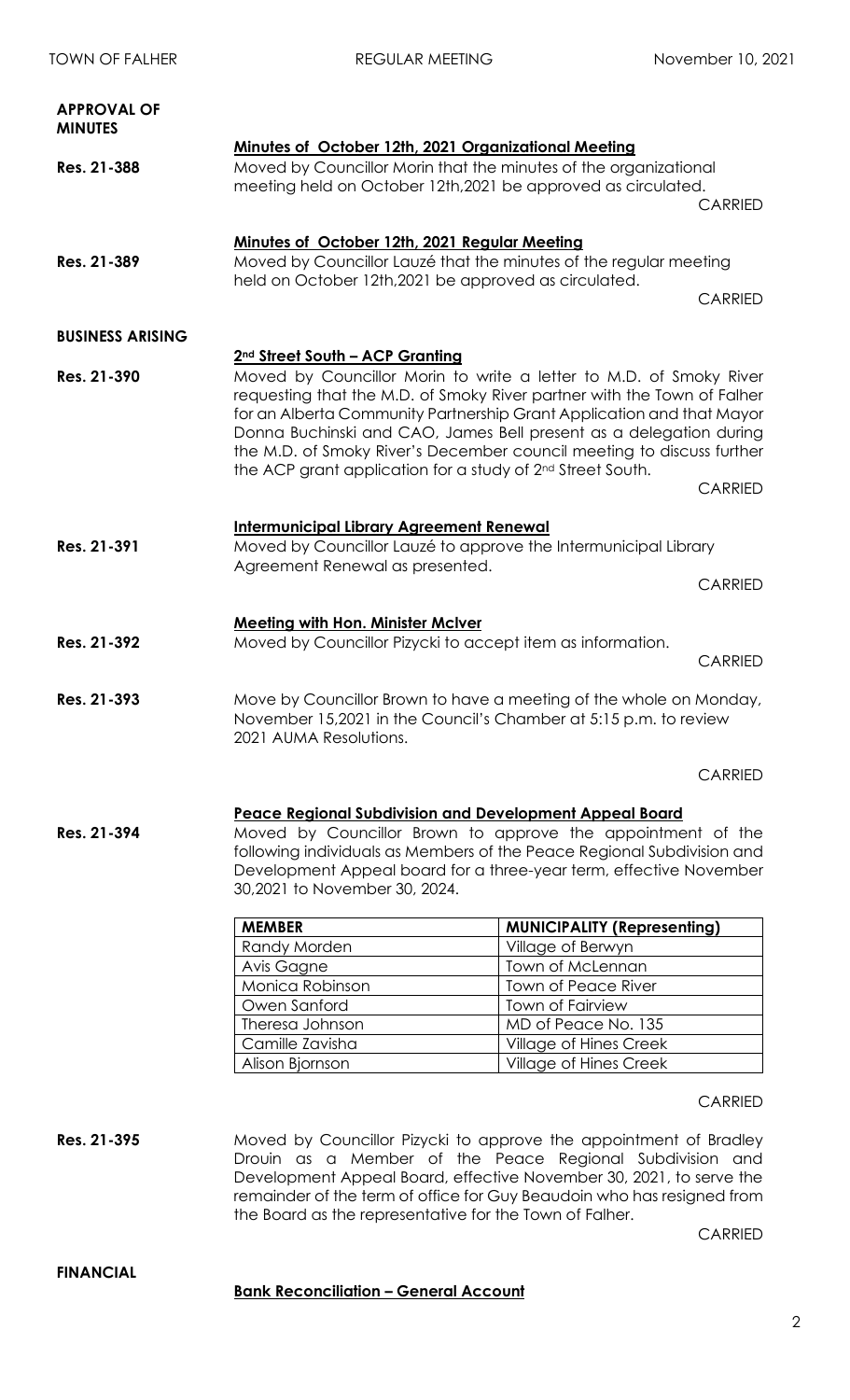| <b>TOWN OF FALHER</b> | <b>REGULAR MEETING</b>                                                                                                                                                                                                        | November 10, 2021 |
|-----------------------|-------------------------------------------------------------------------------------------------------------------------------------------------------------------------------------------------------------------------------|-------------------|
| Res. 21-396           | Moved by Councillor Brown that the Bank Reconciliation for the period<br>ending October 31,2021 be approved as circulated.                                                                                                    |                   |
|                       | <b>Income Statement</b>                                                                                                                                                                                                       | <b>CARRIED</b>    |
| Res. 21-397           | Moved by Councillor Lauzé that the Income Statement for the period<br>ending October 31,2021 be accepted as information.                                                                                                      |                   |
|                       |                                                                                                                                                                                                                               | <b>CARRIED</b>    |
|                       | <b>Smoky River Regional Waste Management Commission Administration</b>                                                                                                                                                        |                   |
| Res. 21-398           | Agreement<br>Moved by Councillor Brown to continue with pricing of \$6,850.00 for<br>Smoky River Waste Commission 2022 Admin Service Schedule<br>Agreement as presented.                                                      |                   |
|                       |                                                                                                                                                                                                                               | <b>CARRIED</b>    |
|                       | <b>Smoky River Regional Water Management Commission Administration</b>                                                                                                                                                        |                   |
| Res. 21-399           | Agreement<br>Moved by Councillor Morin to continue with pricing of \$4,200.00 for<br>Smoky River Water Commission 2022 Admin Service Schedule                                                                                 |                   |
|                       | Agreement as presented.                                                                                                                                                                                                       | <b>CARRIED</b>    |
| Res. 21-400           | Moved by Councillor Brown to increase Smoky River Regional Water<br>Management Commission rental of the office space amount from                                                                                              |                   |
|                       | \$170.00 to \$200.00 per month effective January 1, 2022.                                                                                                                                                                     | <b>CARRIED</b>    |
| Res. 21-401           | Smoky River Regional Economic Development (SRRED) 2022 Budget<br>Moved by Councillor Morin to approve the Smoky River Economic<br>Development 2022 Budget as presented.                                                       |                   |
|                       | Meeting recessed at 8:18 p.m. and reconvened at 8:22 p.m.                                                                                                                                                                     | <b>CARRIED</b>    |
|                       | <b>Budget 2022</b>                                                                                                                                                                                                            |                   |
| Res. 21-402           | a) MSI 2022-2023<br>Moved by Councillor Morin to accept item as information.                                                                                                                                                  |                   |
|                       |                                                                                                                                                                                                                               | <b>CARRIED</b>    |
|                       | b) Falher & Area Community Association for Professional Services<br>(CAP's)                                                                                                                                                   |                   |
| Res. 21-403           | Moved by Councillor Morin to approve 2022 funding request of<br>\$4,050.00 by Falher & Area Community Association for Professional                                                                                            |                   |
|                       | Services (CAPS).                                                                                                                                                                                                              | <b>CARRIED</b>    |
| Res. 21-404           | c) Mighty Peace Tourism<br>Moved by Councillor Brown that this item be tabled for December                                                                                                                                    |                   |
|                       | council meeting.                                                                                                                                                                                                              | <b>CARRIED</b>    |
|                       | Councillor Brown recused herself from discussion due to pecuniary<br>interest and any resulting motions on the matter as it involves a<br>financial benefit for her spouse; Councillor Brown left the meeting at<br>8:36 p.m. |                   |
| Res. 21-405           | d) 2022 Salary Grid<br>Moved by Councillor Lauzé to accept item as information.                                                                                                                                               | <b>CARRIED</b>    |
|                       | Councillor Brown returned to the meeting at 8:43 p.m.                                                                                                                                                                         |                   |
|                       | <b>Smoky River Regional Physician Recruitment 2022 Budget</b>                                                                                                                                                                 |                   |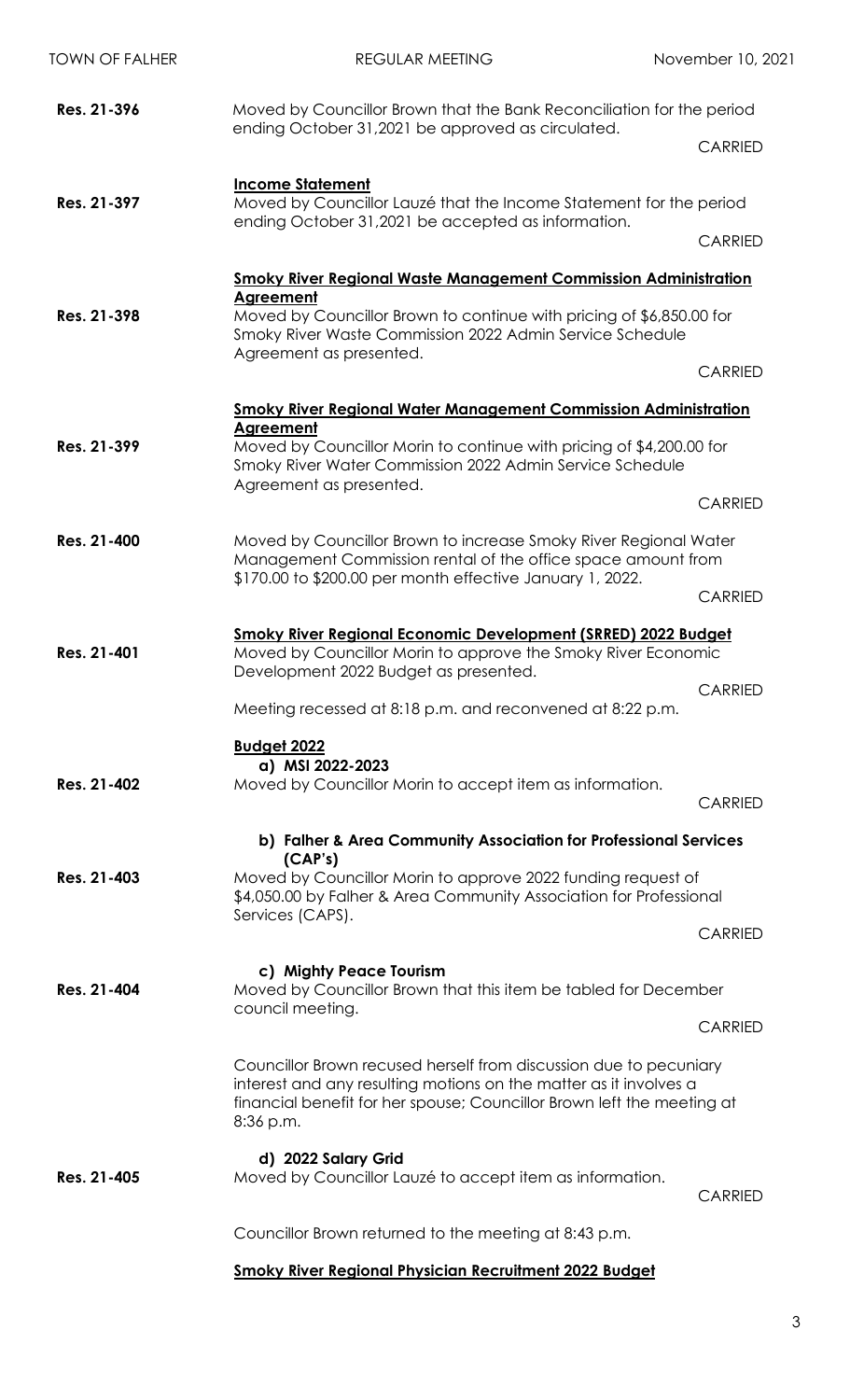| <b>TOWN OF FALHER</b>        | <b>REGULAR MEETING</b>                                                                                                                                                                                                                                                                                                                             | November 10, 2021 |
|------------------------------|----------------------------------------------------------------------------------------------------------------------------------------------------------------------------------------------------------------------------------------------------------------------------------------------------------------------------------------------------|-------------------|
| Res. 21-406                  | Moved by Councillor Lauzé to send a letter to the Board of Smoky River<br>Regional Physician Recruitment with cc's to all Chief Administrative<br>Officer (CAO) asking that they consider subsidizing the 2022 Budget<br>with the Reserves.                                                                                                        |                   |
|                              |                                                                                                                                                                                                                                                                                                                                                    | <b>CARRIED</b>    |
| <b>BYLAWS &amp; POLICIES</b> |                                                                                                                                                                                                                                                                                                                                                    |                   |
| Res. 21-407                  | <b>Bylaw 20-18 Code of Conduct</b><br>Moved by Councillor Brown to accept item as information.                                                                                                                                                                                                                                                     | <b>CARRIED</b>    |
| Res. 21-408                  | Bylaw 21-04 Land Use Bylaw Amendment<br>Moved by Councillor Brown that Bylaw 21-04 be given a second<br>reading.                                                                                                                                                                                                                                   |                   |
|                              |                                                                                                                                                                                                                                                                                                                                                    | <b>CARRIED</b>    |
| Res. 21-409                  | Moved by Councillor Brown that Bylaw 21-04 be given a third and final<br>reading.                                                                                                                                                                                                                                                                  |                   |
|                              |                                                                                                                                                                                                                                                                                                                                                    | <b>CARRIED</b>    |
| Res. 21-410                  | <b>Bylaw 21-05 Lending to Non-Profit Group</b><br>Moved by Councillor Brown to have first reading of Bylaw 21-05.                                                                                                                                                                                                                                  | <b>CARRIED</b>    |
| Res. 21-411                  | Moved by Councillor Lauzé that Bylaw 21-05 be given a second                                                                                                                                                                                                                                                                                       |                   |
|                              | reading.                                                                                                                                                                                                                                                                                                                                           | <b>CARRIED</b>    |
| Res. 21-412                  | Moved by Councillor Morin that Bylaw 21-05 be presented for a third                                                                                                                                                                                                                                                                                |                   |
|                              | reading.                                                                                                                                                                                                                                                                                                                                           | <b>CARRIED</b>    |
| Res. 21-413                  | Moved by Councillor Lauzé that Bylaw 21-05 be given a third and final                                                                                                                                                                                                                                                                              |                   |
|                              | reading.                                                                                                                                                                                                                                                                                                                                           | <b>CARRIED</b>    |
|                              | <b>Land Use Bylaw Review</b>                                                                                                                                                                                                                                                                                                                       |                   |
| Res. 21-414                  | Moved by Councillor Lauzé to accept the consolidated Land Use<br>Bylaw as presented.                                                                                                                                                                                                                                                               |                   |
|                              |                                                                                                                                                                                                                                                                                                                                                    | <b>CARRIED</b>    |
| Res. 21-415                  | Moved by Councillor Morin to accept the consolidated Land Use Bylaw                                                                                                                                                                                                                                                                                |                   |
|                              | Planning Report as presented.                                                                                                                                                                                                                                                                                                                      | <b>CARRIED</b>    |
| Res. 21-416                  | Moved by Councillor Lauzé to direct administration and MMSA, to<br>complete a new Land Use Bylaw in 2022; with the process being<br>informed by consultations with Council and the Public at large as well<br>as the Consolidated Land Use Bylaw Planning report; in order to<br>provide updates that modernize the Land Use Bylaw and assist with |                   |
|                              | Red Tape Reduction.                                                                                                                                                                                                                                                                                                                                | <b>CARRIED</b>    |
|                              | <b>Policy 203 - Vacation Leave</b>                                                                                                                                                                                                                                                                                                                 |                   |
| Res. 21-417                  | Moved by Councillor Pizycki to accept revised Policy 203 - Vacation                                                                                                                                                                                                                                                                                |                   |
|                              | Leave as presented.                                                                                                                                                                                                                                                                                                                                | <b>CARRIED</b>    |
|                              | <b>Tax Roll Additions</b>                                                                                                                                                                                                                                                                                                                          |                   |
| Res. 21-418                  | Moved by Councillor Brown to direct administration to draft a policy<br>regarding tax roll additions.                                                                                                                                                                                                                                              |                   |
|                              |                                                                                                                                                                                                                                                                                                                                                    | <b>CARRIED</b>    |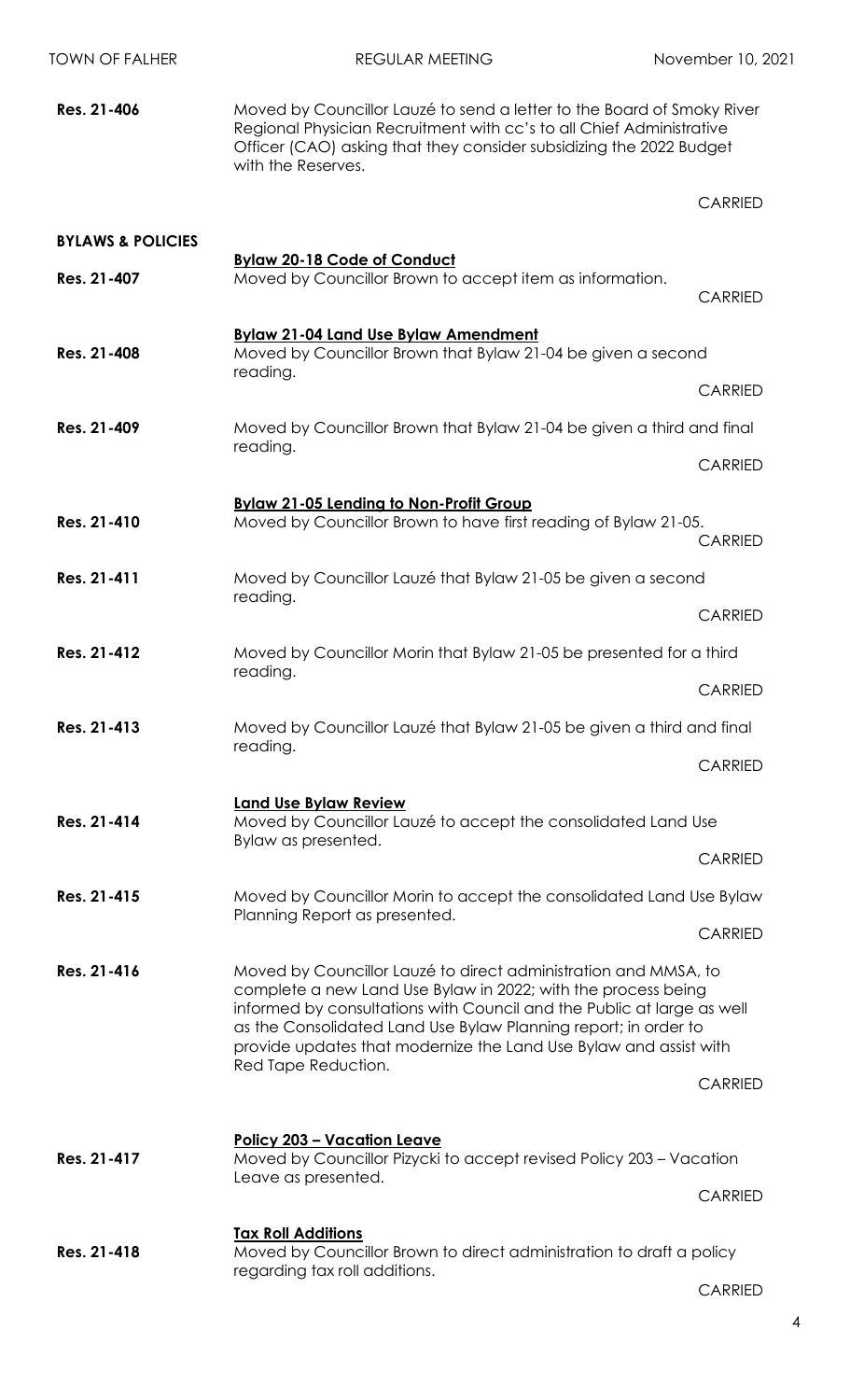| Res. 21-419               | <b>Extend Meeting</b><br>Moved by Councillor Lauzé at 9:58 p.m. to extend the meeting.                                                                                                                                                                                                                                                  | <b>CARRIED</b> |
|---------------------------|-----------------------------------------------------------------------------------------------------------------------------------------------------------------------------------------------------------------------------------------------------------------------------------------------------------------------------------------|----------------|
| <b>Community Services</b> |                                                                                                                                                                                                                                                                                                                                         |                |
| Res. 21-420               | <b>Falher Curling Club</b><br>Moved by Councillor Brown to terminate the 2021/2023 Falher Curling<br>Lease agreement as per Section 1.1 of the Agreement.                                                                                                                                                                               | <b>CARRIED</b> |
|                           |                                                                                                                                                                                                                                                                                                                                         |                |
| Res. 21-421               | Moved by Councillor Brown to terminate the 2021/2023 Falher Curling<br>Club Bar Agreement as per Section 1.1 of the Agreement.                                                                                                                                                                                                          |                |
|                           |                                                                                                                                                                                                                                                                                                                                         | <b>CARRIED</b> |
| Res. 21-422               | <b>Montreal Canadiens Alumni Update</b><br>Moved by Councillor Lauzé to accept item as information.                                                                                                                                                                                                                                     |                |
|                           |                                                                                                                                                                                                                                                                                                                                         | <b>CARRIED</b> |
| Res. 21-423               | <b>Second Floor Lounge Holiday Rental</b><br>Moved by Councillor Brown to accept the Second Floor Lounge Holiday<br>Rental Rate of \$250.00 per day as recommended by the Director of<br>Community Services.                                                                                                                            |                |
|                           |                                                                                                                                                                                                                                                                                                                                         | <b>CARRIED</b> |
| Res. 21-424               | <b>Smoky River Minor Hockey Request</b><br>Moved by Councillor Lauzé to approve Smoky River Minor Hockey's<br>request for a youth rate of \$126.04 per hour, for ice time rental, for their<br>Adult Rec Hockey Tournament to be held on March 11-13th, 2022 with<br>proceeds going to support Smoky River Minor Hockey youth programs. | <b>CARRIED</b> |
| Res. 21-425               | Moved by Councillor Morin that the Town donate two (2) Montreal<br>Alumni general seating tickets (\$25.00 each) to Smoky River Minor<br>Hockey for their Twelve Days of Christmas raffle.                                                                                                                                              |                |
|                           |                                                                                                                                                                                                                                                                                                                                         | <b>CARRIED</b> |
| Res. 21-426               | <b>Town of Falher Staff Fieldhouse Pricing</b><br>Moved by Councillor Lauzé to offer the Town of Falher staff free<br>memberships to the Fieldhouse and household family members of staff<br>a 50% discount; league membership fees and key-FOB deposits still<br>apply.                                                                |                |
|                           |                                                                                                                                                                                                                                                                                                                                         | <b>CARRIED</b> |
| <b>NEW BUSINESS</b>       | <u>2021 Christmas Party</u>                                                                                                                                                                                                                                                                                                             |                |
| Res. 21-427               | Moved by Councillor Lauzé that the 2021 Staff Christmas party will be                                                                                                                                                                                                                                                                   |                |
|                           | held at Falher Regional Recreation Complex.                                                                                                                                                                                                                                                                                             | <b>CARRIED</b> |
| Res. 21-428               | 2021 Elections<br>a) By-Election Date<br>Moved by Councillor Morin to hold a municipal by-election on Tuesday<br>April 26, 2022, pursuant to MINISTERIAL ORDER NO.: MSD:099/21.                                                                                                                                                         | <b>CARRIED</b> |
| Res. 21-429               | b) Campaign Finance<br>Moved by Councillor Brown to accept item as information.                                                                                                                                                                                                                                                         |                |

CARRIED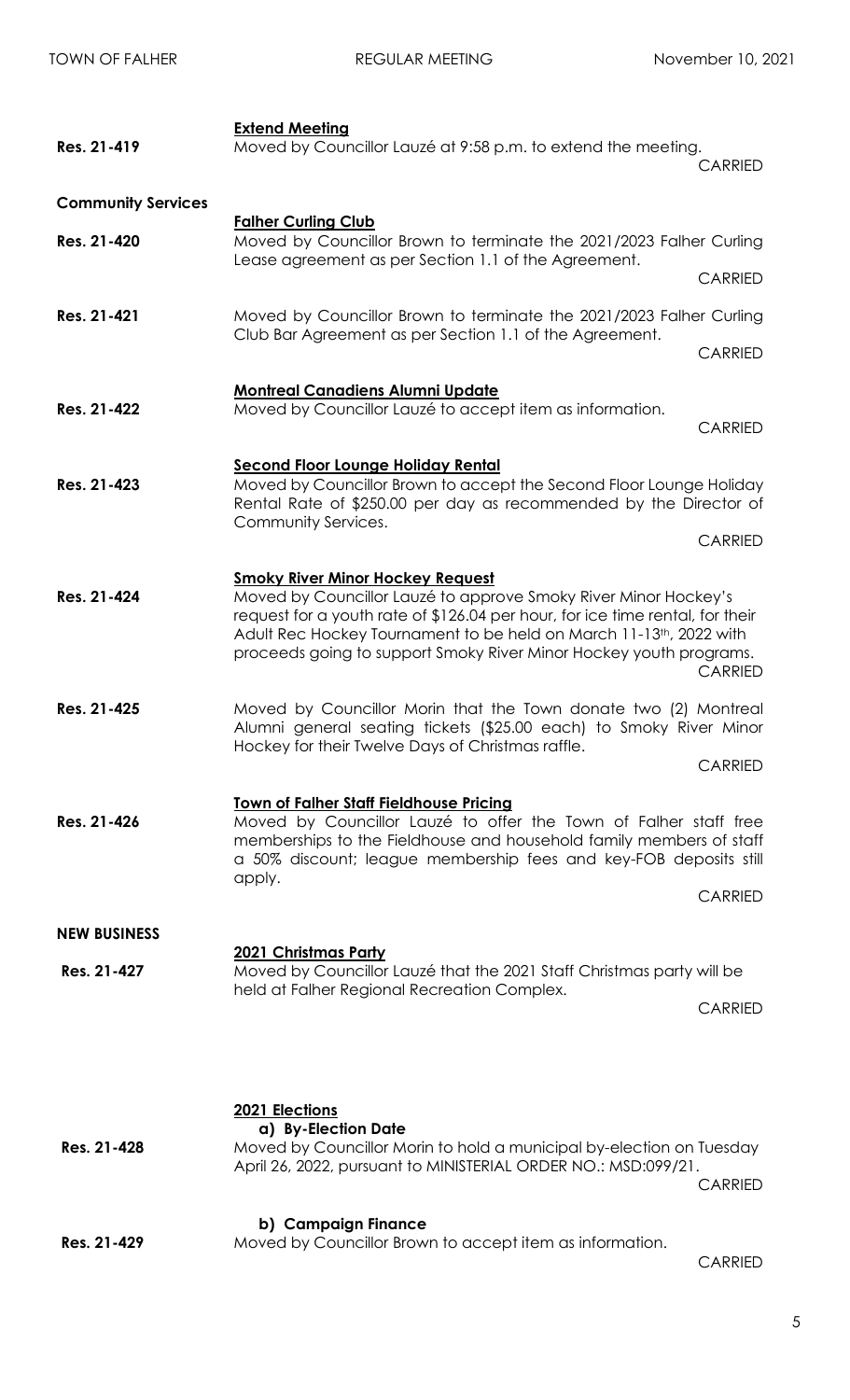| <b>TOWN OF FALHER</b>    | <b>REGULAR MEETING</b>                                                                                                                                                                                                                                                                                                                                                                                                                                                    | November 10, 2021 |
|--------------------------|---------------------------------------------------------------------------------------------------------------------------------------------------------------------------------------------------------------------------------------------------------------------------------------------------------------------------------------------------------------------------------------------------------------------------------------------------------------------------|-------------------|
| Res. 21-430              | c) Results<br>Moved by Morin Councillor to accept item as information.                                                                                                                                                                                                                                                                                                                                                                                                    | <b>CARRIED</b>    |
| Res. 21-431              | <b>Lease of Lands Agreement</b><br>Moved by Councillor Brown that this item be tabled.                                                                                                                                                                                                                                                                                                                                                                                    | <b>CARRIED</b>    |
| Res. 21-432              | <b>Smoky River Regional Economic Development</b><br>Moved by Councillor Pizycki to accept item as information.                                                                                                                                                                                                                                                                                                                                                            | <b>CARRIED</b>    |
| Res. 21-433              | <u><b>Traffic Study Report - 2nd Street SW</b></u><br>Moved by Councillor Brown to accept the traffic Study Report as<br>presented.                                                                                                                                                                                                                                                                                                                                       | <b>CARRIED</b>    |
|                          | Councillor Pizycki left the meeting at 10:28 p.m. and returned the<br>meeting at 10:29 p.m.                                                                                                                                                                                                                                                                                                                                                                               |                   |
| <b>CORRESPONDENCE</b>    |                                                                                                                                                                                                                                                                                                                                                                                                                                                                           |                   |
| Res. 21-434              | <b>Local RCMP</b><br>Moved by Councillor Brown to accept item as information.                                                                                                                                                                                                                                                                                                                                                                                             | <b>CARRIED</b>    |
| Res. 21-435              | <b>Return Letter from Hon. Min. Copping</b><br>Moved by Councillor Morin to accept item as information.                                                                                                                                                                                                                                                                                                                                                                   | <b>CARRIED</b>    |
| Res. 21-436              | <b>General Council Correspondence</b><br>Moved by Councillor Lauzé that the attached correspondence list be<br>accepted as information.                                                                                                                                                                                                                                                                                                                                   | <b>CARRIED</b>    |
| <b>COMMITTEE REPORTS</b> | <b>Mayor Buchinski</b><br>Chevalier Centre Committee - September 27, 2021<br>FCSS-September 29, 2021<br>$\bullet$<br>SR Transportation - September 30, 2021<br>AHS North Zone Update - October 4, 2021<br>$\bullet$<br>Heart River Housing - October 14, 2021<br>$\bullet$<br><b>Councillor Brown</b><br>• Falher Library - October 19, 2021<br>Councillor Lauzé<br>No Report<br>$\bullet$<br>Councillor Morin<br>• No Report<br><b>Councillor Pizycki</b><br>• No Report |                   |
| Res. 21-437              | Moved by Councillor Brown that the Committee Reports be accepted<br>as information.                                                                                                                                                                                                                                                                                                                                                                                       | <b>CARRIED</b>    |
| Res. 21-438              | <b>Director of Public Works Report</b><br>Moved by Councillor Brown that the Director of Public Works report and<br>action list be accepted as information.                                                                                                                                                                                                                                                                                                               | <b>CARRIED</b>    |
| Res. 21-439              | <b>Director of Community Services Report</b><br>Moved by Councillor Morin that the Director of Community Services<br>report and action list be accepted as information.                                                                                                                                                                                                                                                                                                   |                   |